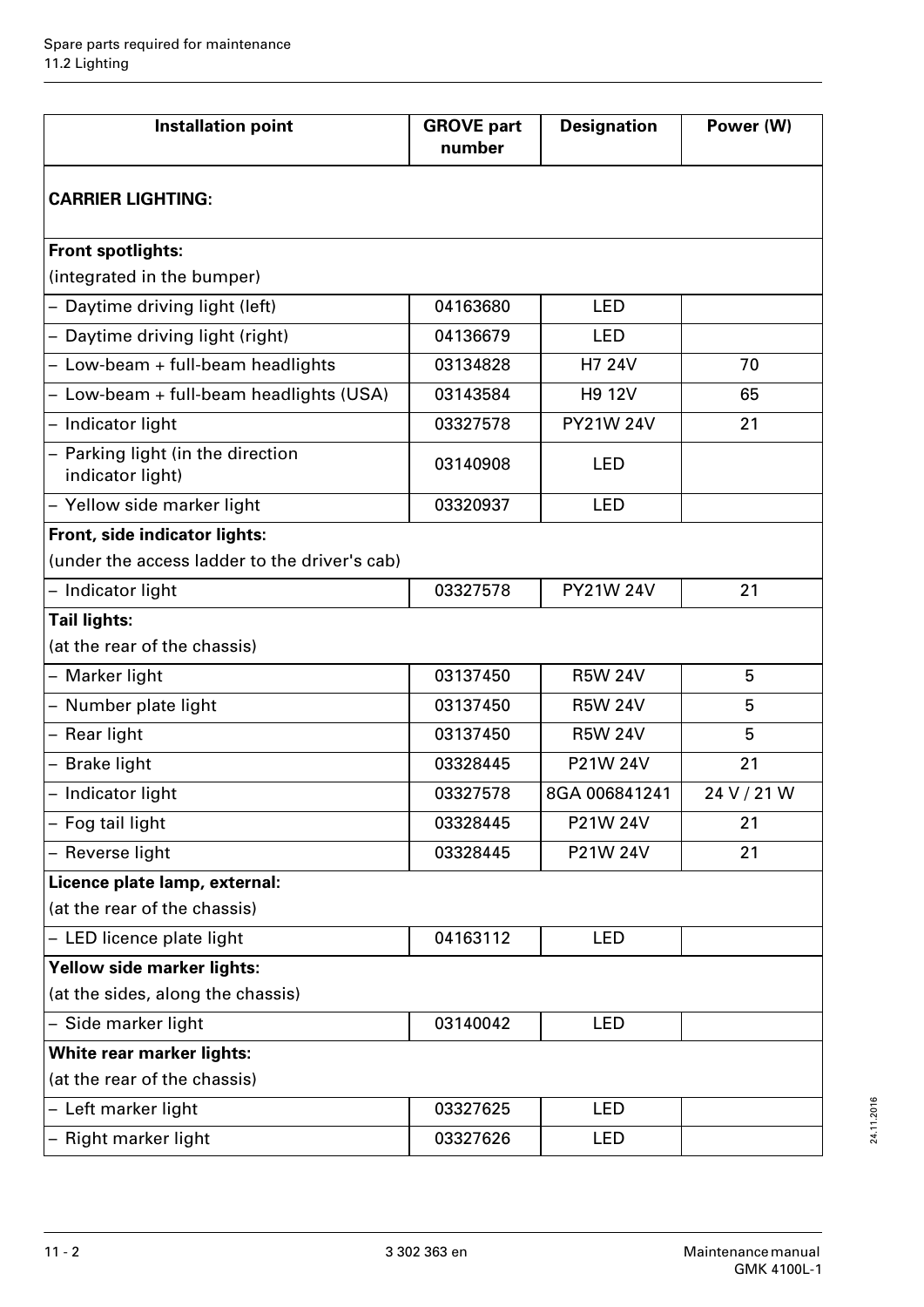| <b>Installation point</b>                  | <b>GROVE part</b><br>number | <b>Designation</b> | Power (W) |
|--------------------------------------------|-----------------------------|--------------------|-----------|
| <b>White front marker lights:</b>          |                             |                    |           |
| (at the top on the driver's cab)           |                             |                    |           |
| - Marker light                             | 01207144                    | <b>R10W 24V</b>    |           |
| <b>Outrigger beam spotlights:</b>          |                             |                    |           |
| (above the front and rear outrigger beams) |                             |                    |           |
| - LED spotlight; complete                  | 03143786                    | M70 LED            |           |
| <b>Yellow rotating beacon:</b>             |                             |                    |           |
| (on the driver's cab)                      |                             |                    |           |
| - Rotating beacon; complete                | 04156048                    |                    |           |
| Inside light:                              |                             |                    |           |
| (in the driver's cab)                      |                             |                    |           |
| Cab light                                  | 03135111                    | 24V                | 24V / 15W |
| <b>Reading light</b>                       | 03135111                    | <b>24V</b>         | 24V / 15W |
| <b>Dashboard light:</b>                    |                             |                    |           |
| (in the cab; socket 12V)                   |                             |                    |           |
| - Filament lamp                            | 04159964                    | Xenon              | 12V/6W    |